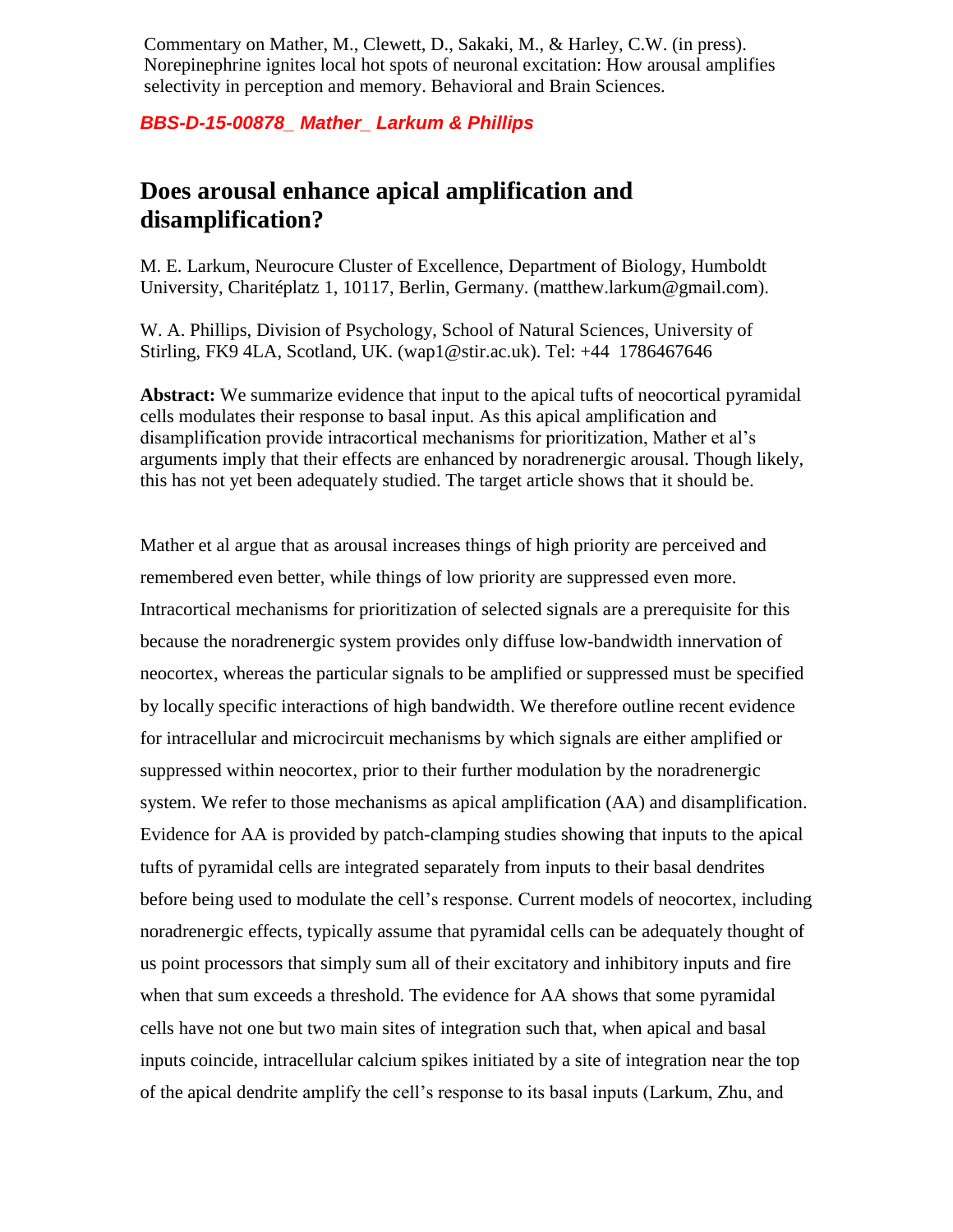Sakmann, 1999; Larkum, et al, 2007; Larkum et al, 2009; Larkum, 2013). The most studied mechanism by which AA is implemented in layer 5 cells is referred to as backpropagation activated calcium spike firing (BAC firing). In addition to these two main integration sites local integration takes place within both basal and tuft dendrites by the regenerative activation of NMDA receptors (NMDA-spikes). AA may be fully implemented by NMDA-spikes alone in supragranular neurons (Palmer, 2012), but even in subgranular neurons, NMDA-spikes have an important influence (Larkum et al., 2009). Essential properties of these mechanisms are illustrated in Fig. 1. Inhibitory interneurons that specifically target apical dendrites in layer 1, such as Martinotti cells, produce disamplification, which suppresses amplification without inhibiting actionpotential output.





 $Na<sup>+</sup> spike$ initiation zone

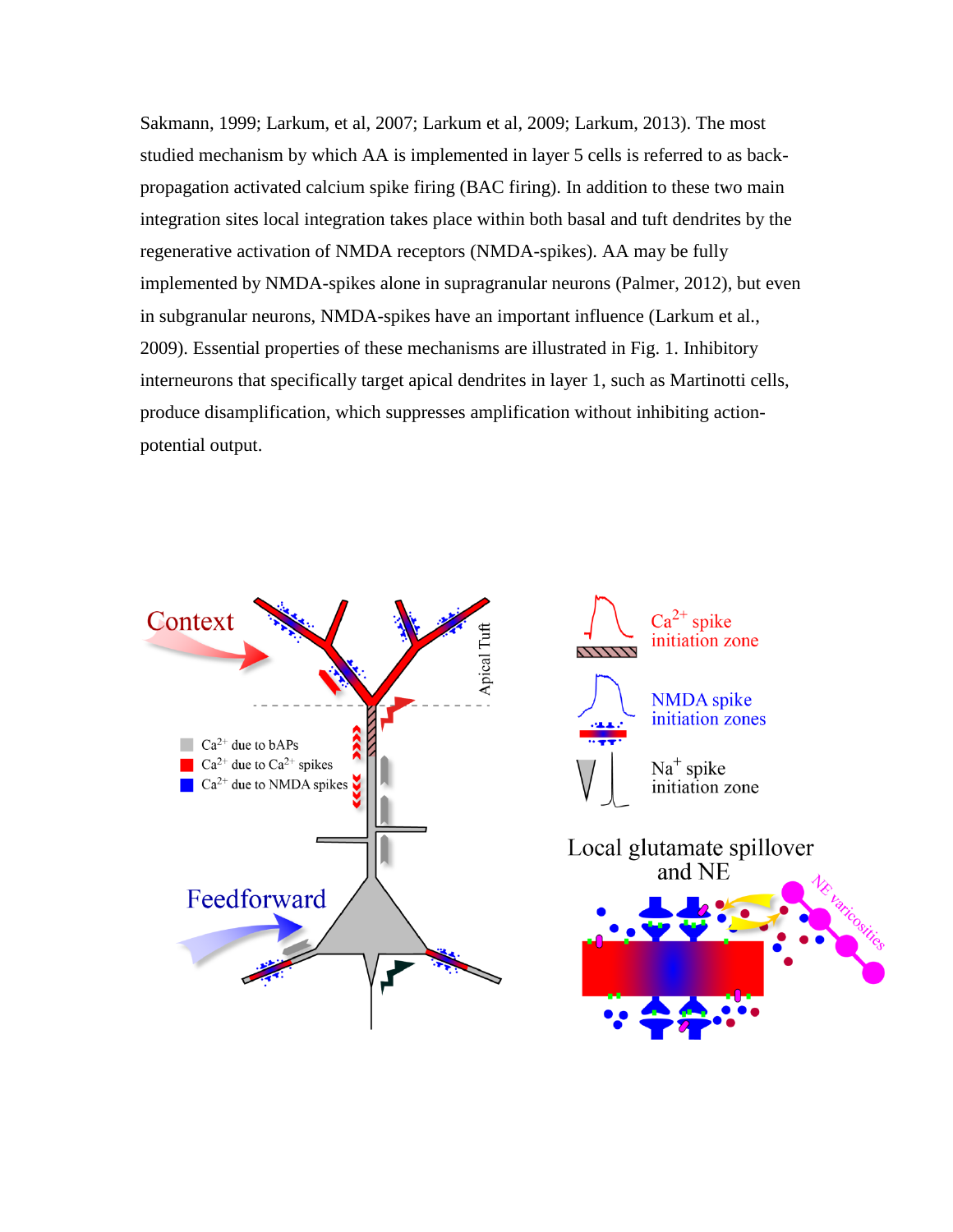**Figure 1. Dendritic spikes in neocortical pyramidal neurons.** Apical tufts of pyramidal neurons receive inputs from diverse sources. Calcium currents, and thus synaptic plasticity, depend upon backpropagating action potentials (bAPs, grey), apical dendritic calcium spikes (red) and NMDA spikes (blue). NMDA spikes require both local depolarization and glutamate (blue dots) and are enhanced by glutamate spillover to extrasynaptic NMDA receptors (green squares). Norepinephrine (maroon dots) interacts with glutamate in a feedback process hypothesized to enhance postsynaptic excitability.

Though much of this work has been carried out in vitro, there are strong grounds for supposing that AA and disamplification apply to awake behaving humans (Phillips, et al., 2015). Imaging studies of local dendritic NMDA-spikes in awake behaving animals show the importance of such integrative intracellular processes in vivo (Lavzin et al., 2012; Xu et al, 2012; Smith et al., 2013; Gabino et al., 2014; Palmer et al., 2014; Grienberger et al., 2014; Cichon & Gan, 2014). These discoveries are well-known to cellular neurophysiologists, but not yet to psychologists or cognitive neuroscientists. For a clear introduction to AA and disamplification and their relevance to cognitive function and theoretical neuroscience see Phillips (2015).

Arousal releases norepinephrine (NE), i.e. noradrenalin, which regulates the firing mode of layer 5 neurons (Wang and McCormick, 1993). Many new questions are raised by the possibility of interactions between AA and NE release in these and other neocortical neurons. First, are the effects of NE and AA synergistic, or do they simply sum in some quasi-linear way? Synergistic interactions between AA and mechanisms proposed in the GANE model seem likely because glutamate spillover will not spread from apical to basal dendrites. Spillover is intrinsic to the GANE model because of the non-synaptic component of NE release, and that implicates NMDA more than AMPA receptors. Local dendritic NMDA-spikes are also enhanced by glutamate spillover (Chalifoux and Carter, 2011). To see the possibility of synergistic interactions consider the case to which AA is most applicable, i.e. where apical input is strong and basal input is present but weak. There would then be NE-dependent enhancement of depolarization in the apical tuft but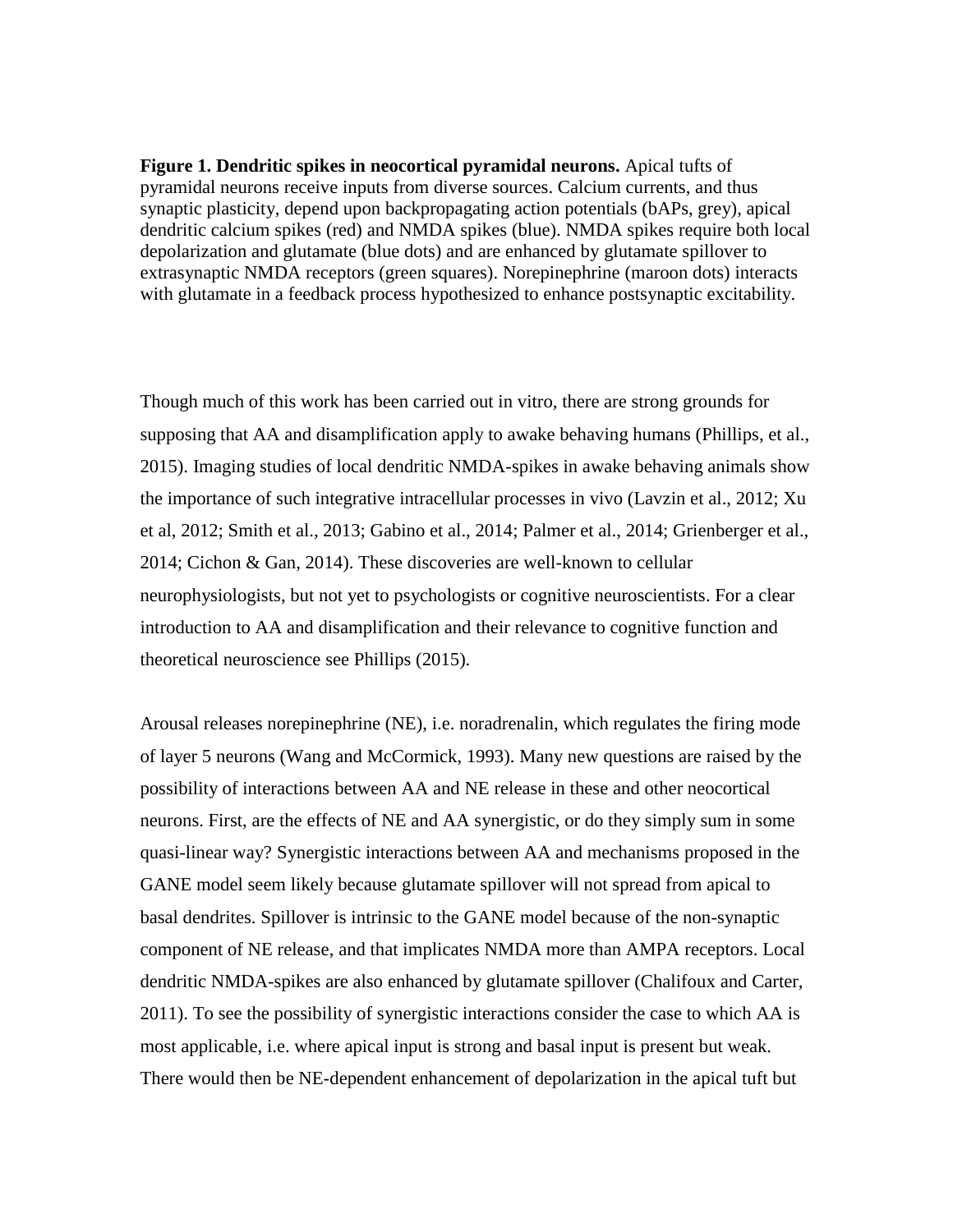not in the basal dendrites. That would increase the effect of AA on cellular output while maintaining the need for basal input to initiate axonal spiking. Second, how are NEreceptor subtypes distributed across regions, layers and subcellular compartments, and is that compatible with the modulatory role proposed for tuft inputs? An explicit focus on intracellular and microcircuit mechanisms in theories of arousal requires answers to these questions. Third, will studies of interactions between AA and NE cast light on the putative role of AA in regulating states or levels of consciousness (Bachmann and Hudetz, 2014; Meyer, 2015, Phillips, 2015)? It seems likely that they will. Fourth, do previous studies under-estimate the extent of AA because they do not ensure appropriate levels of noradrenergic input? This is clearly relevant to in vitro studies or under anesthesia, but, Mather et al's hypotheses imply that local phasic arousal needs to be considered as well as tonic arousal when studying awake behaving animals. Finally, are working memory capabilities dependent upon specialized interactions between NE and AA in dorso-lateral PFC (Arnsten, et al, 2012)?

Much intracellular, electrophysiological, cognitive, and computational research is required to answer such questions. If that shows noradrenergic enhancement of AA and disamplification, then that will strengthen and broaden both the GANE model and our understanding of the role of intracellular computations in mental life. If not, then we will need to discover why not. Thus the target article opens the door to a wide array of issues concerning interactions between noradrenergic arousal and prioritization within the neocortex by AA and disamplification. These issues may well be crucial to our understanding of relations between brain and behavior.

## **References**

- Arnsten, A. F., Wang, M. J., & Paspalas, C. D. (2012). Neuromodulation of thought: flexibilities and vulnerabilities in prefrontal cortical network synapses. *Neuron*, *76*(1), 223-239.
- Bachmann, T., & Hudetz, A. G. (2014) It is time to combine the two main traditions in the research on the neural correlates of consciousness: C= L× D. *Frontiers in Psychology*, *5*, doi:10.3389/fpsyg.2014.00940
- Chalifoux, J. R., & Carter, A. G. (2011) Glutamate spillover promotes the generation of NMDA spikes. *The Journal of Neuroscience*, *31*(45), 16435-16446.